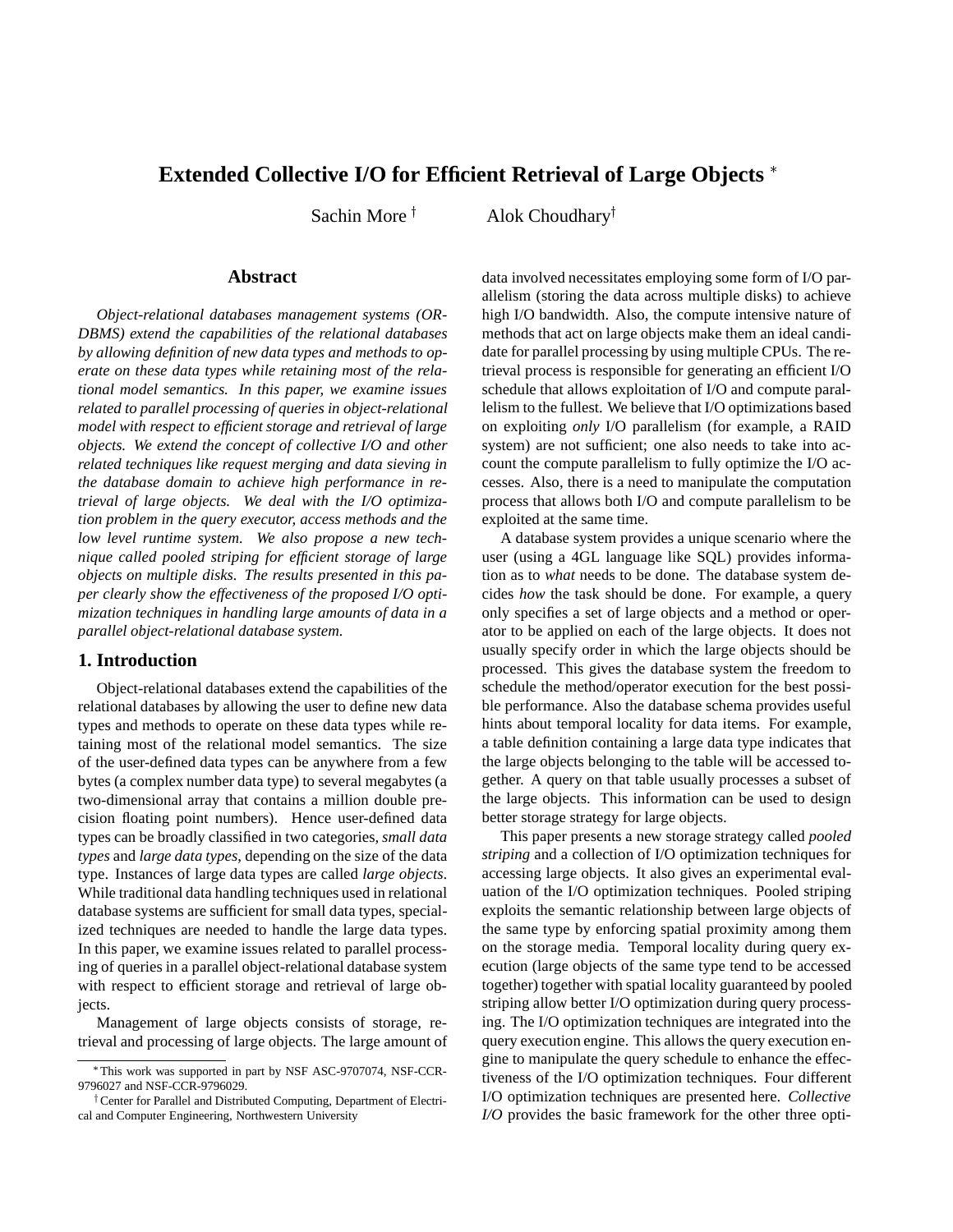mization techniques; it facilitates fetching and processing multiple data items in parallel. Both, *request merging* and *data sieving* reduce the number of I/O accesses when accessing two or more data items that exhibit spatial locality. *OID reordering* manipulates the query schedule to exploit spatial locality among data items.

#### **1.1. Related work**

Storing data across multiple disks to achieve higher I/O bandwidth was proposed in [8] and others. Since then lot of work has been done in the area of parallel I/O and various solutions have been proposed. A lot of this work has been in the area of scientific computing where applications need to access large arrays stored on disks [1, 14]. The SEQUOIA 2000 research project [10] is one of the early efforts that looks at the DBMS issues in managing Earth Science data. One of the major contributions of this work is the Sequoia 2000 Storage Benchmark [11] which is aimed at capturing the basic requirements for collection, storage and querying of Earth Science data. We use this benchmark to present the experimental results in this paper. More recent work in this area can be found in the Paradise Project [7]. The Paradise object-relational database system is a parallel geospatial database system. It uses techniques developed as part of the Gamma Database Machine Project [2] and adds new techniques for parallel processing of geo-spatial database queries. While the Paradise Project is mainly aimed at parallelization of geo-spatial data processing techniques, our work is aimed at efficient storage and retrieval of ORDBMS data.

The rest of the paper is organized as follows. Section 2 gives an overview of the I/O issues in parallel objectrelational databases. Section 3 describes the basic framework on which the I/O optimizations are built. Section 4 discusses the proposed I/O optimization techniques. Section 5 describes the storage strategy. Section 6 discusses the computation scheduling scheme. Section 7 presents experimental results. Section 8 concludes the paper.

## **2. Parallel object-relational database systems**

# **2.1. Parallel database architectures**

Parallel database system architectures can be classified in three basic categories [4]: *Shared Everything (SE)*, *Shared Nothing (SN)* and *Shared Disk (SD)*. [9] compares the above three architectures based on different issues involved in developing a parallel database system. The SN architecture scores over the rest mainly due to excellent scalability and provides near-linear speedups and scale-ups [2, 13]. Hence, SN architecture is a natural choice for implementation of a high performance parallel database system. Our system model consists of a set of processors,  $P$ , each having a local disk to store the data. Each node runs a database server thread and is called a *compute node*. Each table is distributed among the compute nodes using horizontal table



**Figure 1. Computation and I/O Model**

partitioning as shown in Figure 1. Processors are connected using a fast interconnection network. A processor that needs to access data on a remote disk contacts the owner processor of the remote disk. The owner processor does I/O on behalf of the requesting processor. The interconnection network is used to transfer the data between the requesting processor and the owner processor. A subset of the compute nodes is used to store the data belonging to large objects and hence they also act as *I/O nodes*.

#### **2.2. I/O issues in parallel database systems**

Given hardware storage resources (secondary storage), data layout strategy determines the physical organization of data on the storage media. For parallel relational database systems, data layout is determined based on how the tables are declustered among processors (e.g., round-robin, range partitioning or hash partitioning). For parallel objectrelational database systems, other factors like storage for large objects need to be considered.

To illustrate this issue, consider a table containing a large data type as one of the attributes. If the large object is stored inside the row, the size of the row becomes several megabytes. A query that does not refer to the large data type attribute can incur significant I/O penalty for the following reasons: (1) Database systems do I/O in terms of pages instead of rows for performance reasons. Hence, the large attribute will be filtered out (using *projection*) only *after* the row has been read. (2) Rows from a table are cached by the database system to improve performance. The success of the caching scheme will be severely compromised since the cache can accommodate only a few rows from the table. (3) In a non-trivial query plan that processes large objects, a row is expected to move between processors (e.g., *join* and *sort* operators usually need to move rows). Storing the large objects inside the row will result in overloading the inter-connection network and tremendous overheads.

Typically large objects are not stored inside their owner row [16]. Instead an *Object Identifier (OID)* which is a pointer to the object, is stored in the row. This gives rise to two different storage spaces in the database. A *table space* that stores the tables and an *object space* that holds large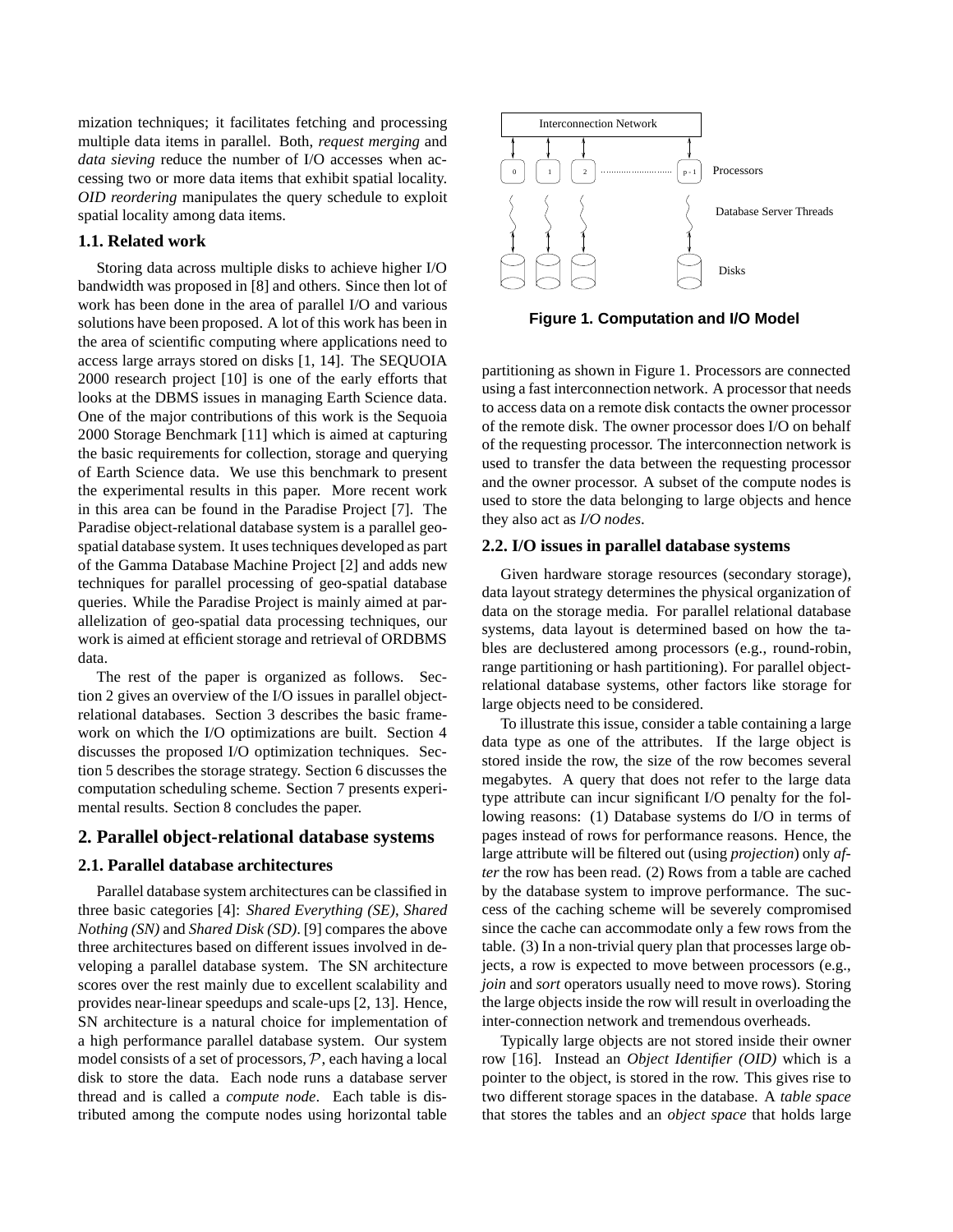objects. An important issue in object space organization is I/O load balancing. The object space is distributed over a number of disks associated with different processors, each holding a fraction of data. Each processor is responsible for fetching the part of the data stored on its local disk. A skew in the amount of data accessed by each node can mean a significant degradation in performance. I/O load imbalance contributes to performance loss both directly and indirectly. Any processor that has to do more I/O than others spends extra cycles in *I/O pre-processing*. This effectively slows down other processors that need data stored on the heavily-loaded node. Another implication is that the processor(s) doing more I/O need larger buffers and/or require more steps in the I/O schedule. Hence, I/O imbalance can reduce the effectiveness of I/O optimization techniques. I/O load balancing is dependent on the data layout strategy employed. There is no *a priori* layout strategy that is guaranteed to work for all types of datasets and queries on those datasets. Rather one has to choose an initial layout strategy based on heuristics and then coordinate I/O accesses to avoid I/O imbalance.

I/O for table space can be handled by traditional techniques [3, 12, 2]. Object space on the other hand needs specialized I/O optimization techniques. Note that object space I/O optimization problem is different from the I/O optimization and tuning issues in a RAID-type parallel disk system; a RAID is a tightly coupled system whereas a set of local disks attached to multiple processors is a loosely coupled system.

# **3. I/O optimization in the object space**

The database system can handle the I/O optimization problem at three different levels. The techniques used at each level vary and are directly related to the type of information available at that level.

#### **3.1. Query executor**

This is the highest level at which I/O optimization can be done. Information available at this level is *logical*. Consider a modified version of query 2 from the Sequoia 2000 Benchmark:

retrieve (average(RASTER.data), RASTER.time) where RASTER.band = BAND order by ascending time

The *clip* method from the original query is replaced by *average* method. After selecting rows from the *RASTER* table that match the *where* clause and then projecting the *time* and *data* attributes, the query executor has to apply the method *average* to the *data* attribute. Given the storage indirection mechanism (see Section 2.2), the query executor has a collection of *OID*s which are used to fetch the large objects. Here the query executor knows how many objects to fetch and which processors needs to receive the results. Using this information, the query executor has to come up with a schedule that determines the order in which the large objects are retrieved, where the *average* method is executed for each object (which determines the compute load balance) and how the results reach their individual destinations.

# **3.2. Access methods for large objects**

Access methods know the internal structure of the large objects. For example, the *clip* method in query 2 from the Sequoia 2000 Benchmark is aware of the fact that the large object its dealing with is a two dimensional array of size 1600X2560 with each element of size 2 bytes. Based on this information and the *RECTANGLE* parameter, it can carry out I/O optimization techniques that are specific to array objects [15].

# **3.3. Low level I/O routines**

The low level I/O routines have information as to the exact physical location of the data. This information can be used to pre-process the requests (which includes transformations applied to original set of requests), schedule the low level I/O requests and prepare the communication schedule to channel the data to the appropriate processor. [6] describes a multi-phase I/O strategy which can be extended for I/O optimizations at this level.

#### **4. I/O optimization techniques**

#### **4.1. Collective I/O**

*Collective I/O* is used to optimize I/O requests in a multiprocessor environment. The basic idea behind this technique is to coordinate I/O accesses from different processors. The processors exchange information regarding what data each of them needs to access. This information is used to derive an efficient I/O schedule. Note that an I/O schedule may require a processor to access data on behalf of some other processor which results in communication when executing the I/O schedule.

#### **4.2. Request merging and data sieving**

This technique is aimed at reducing at number of I/O requests. The average time to find and transfer an arbitrary disk block is  $s + rd + bt$ , where s is the seek time,  $rd$  is the rotational delay and  $btt$  is the block transfer time. To transfer  $k$  consecutive blocks, the estimated time is  $s + rd + (k * bt)$ . Hence, it is more profitable to give a single I/O request for consecutive blocks than to give  $k$  separate requests. The request merging technique merges two or more consecutive requests to reduce the number of I/O requests (Figure 2). It is used by the low level I/O runtime system.

Data sieving technique extends request merging by coalescing two non-contiguous requests. It reads *more* data than necessary in order to reduce the number of requests and throws away the unnecessary data (Figure 3).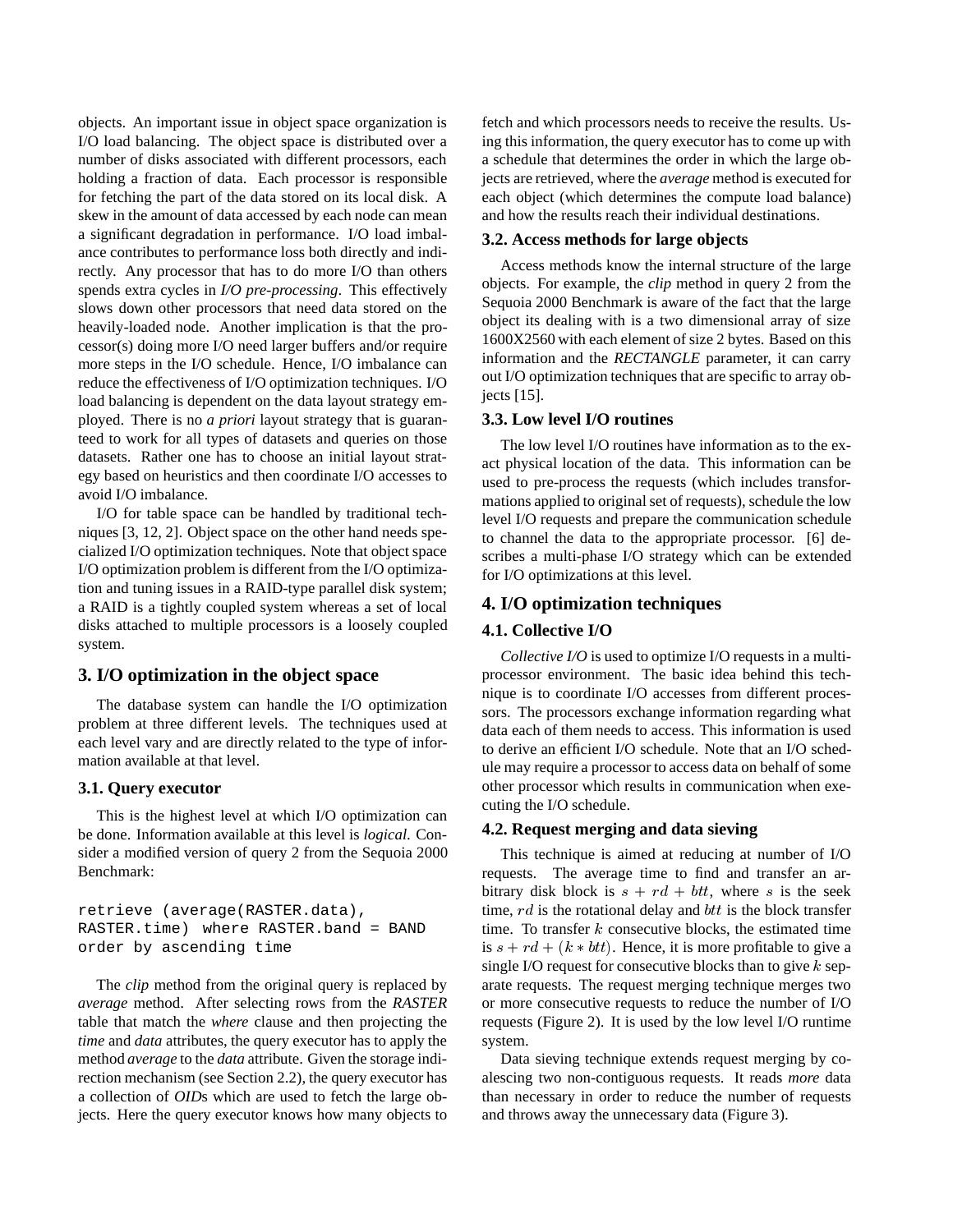



**Figure 3. Data Sieving**

We implemented the collective I/O technique both at query executor level and at low level I/O runtime system. We do not use collective I/O at the access method level because a single large object is usually processed by a single processor which reduces the effectiveness of the technique. In the query executor, the processors carry out a complete exchange of the OIDs of the objects that need to be read. This allows the query executor to reorder the OIDs based on *object proximity*. A partial reordering of the OIDs is done based on the *logical proximity* of the large objects they point to in the object pool (Figure 4). The figure shows logical pool of objects at the top, the numbers indicating their OIDs, indicating spatial proximity between the objects. On the left is shown the original schedule of accesses. For example, processor 1 needs to access objects with OIDs 10, 3 and 6. According to this schedule the first phase of I/O will access objects with OIDs 1, 10, 7 and 4 (one object per processor). The second phase will access objects with OIDs 9, 3, 11 and 8 and the rest are accessed in phase three. Note that accesses according to the original schedule result in I/O requests for objects that are distributed randomly in the pool. The reordering technique shuffles the order in which the objects are accessed so that in each I/O phase objects that are close to each other are accessed. On the right is shown the I/O schedule after reordering. The reordering technique allows the query executor to execute I/O requests for large objects that are closer to each other. This increases the effectiveness of the *request merging* and *data sieving techniques* because the logical proximity of the objects implies physical proximity of the data due to the round-robin striping strategy used as discussed in Section 5.

#### $1|2|3|4|5|6|7|8|9|10|1|12$  Pool of Objects



|                              | $(0)$ 195 | $\mathbf{[O]}$ | 1 5 9   |  |  |
|------------------------------|-----------|----------------|---------|--|--|
| (1)                          | 10 3 6    | (1)            | 3 6 10  |  |  |
| (2)                          | 7112      | (2)            | 2 7 1 1 |  |  |
| $\left( \frac{3}{2} \right)$ | 4 8 1 2   | (3)            | 4 8 1 2 |  |  |
| Processor                    |           |                |         |  |  |

#### **Figure 4. OID Reordering**

## **5. Object space organization**

This section discusses the object space organization in more detail. Consider a set of disks  $D$  each containing  $B$ blocks of size  $\beta \mathcal{S}$ .  $\mathcal{D}$  is also called the striping factor. To store data of size  $S$ , the data is broken up in blocks of size BS giving total  $\lceil \frac{S}{BS} \rceil$  blocks. These blocks are then distributed over the  $D$  disks in a round-robin fashion. Note that the block size BS used here may not be same as the *physical disk block size*, but the former is usually set to an integer multiple of the latter for performance reasons. The exact value of the multiple will depends on the average request size. Since block size sets the lower limit on the size of the I/O request generated by the database system, a value much higher that average request size will result in lower performance (Section 7). The stripe factor, on the other hand, is more difficult to predict. A value too low will mean low bandwidth, whereas, too a high value will mean more messages (Section 7).

#### **5.1. Motivation**

Storage strategy plays an important role in the success of the I/O optimization techniques. A storage strategy should strive for:

**I/O parallelism**: Data items should be stored in such a way that I/O accesses should find the relevant pieces of data equally distributed across as many disks as possible. This allows for reading the data on the disks in parallel, resulting in higher I/O bandwidth. In an ideal storage strategy that stores data across  $D$  disks, any I/O request that fetches  $\mathcal N$ bytes of data will find  $\frac{N}{D}$  of the data on each disk.

**Spatial locality**: Accessing data from a single disk should result in as few disk I/O requests as possible. To achieve that, the data should be contiguous on disk. As noted in Section 4.2, the request merging and data sieving techniques can exploit spatial proximity of the data to accessed to reduce the number of I/O requests. In the ideal case, if  $N$  bytes of data is accessed from a single disk, then there should be a single disk access.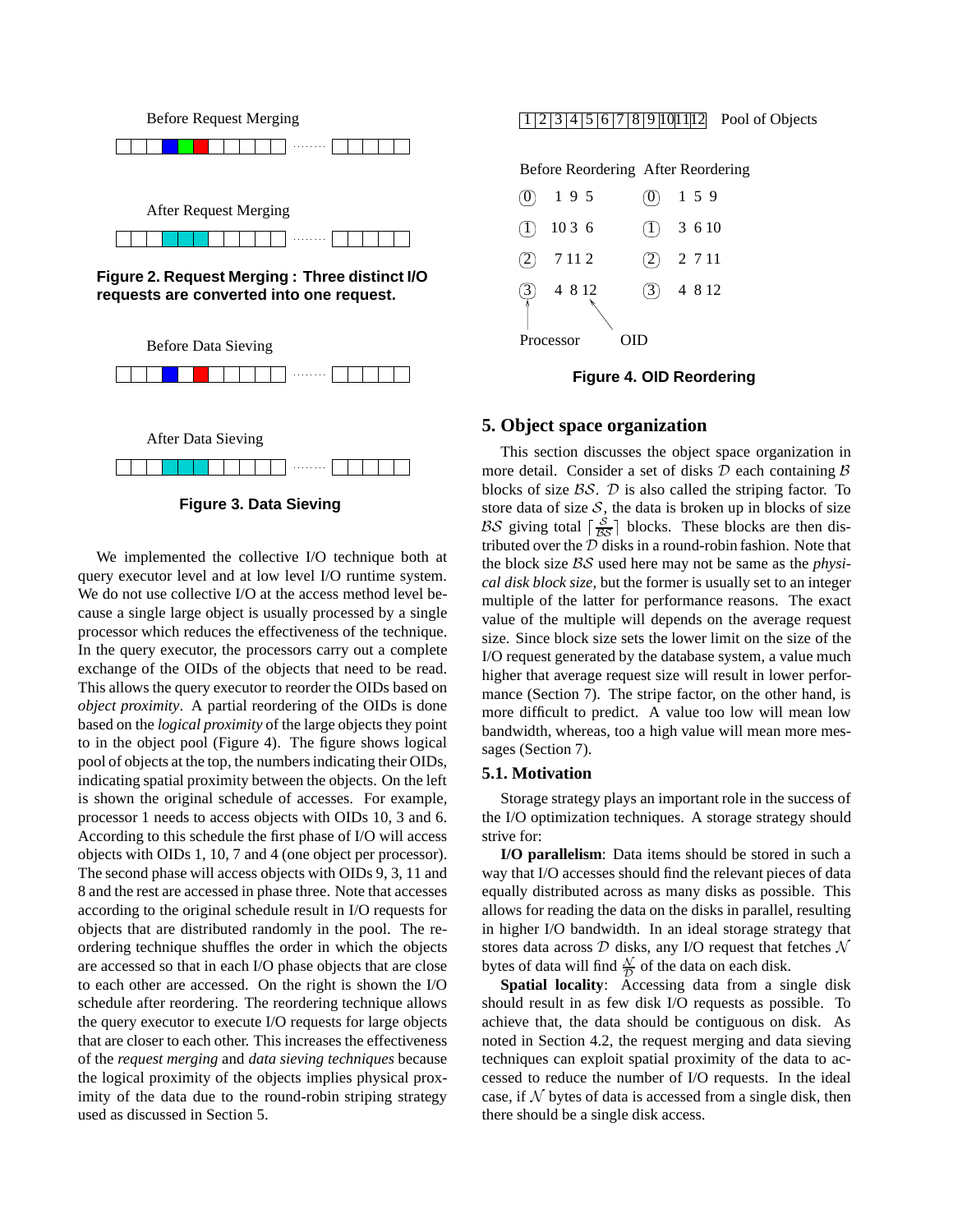#### **5.2. Pooled striping**

We designed a new technique called *pooled striping* to organize and manage the object space. In contrast to *individual striping* where each large object is striped independently of others, pooled striping concatenates large objects belonging to the same data type to form a *logical pool* which is then striped across the disks. Since the pool is striped across *all* available disks, one can exploit I/O parallelism to the fullest. Any contiguous I/O request on the pool bigger than  $BS \times D$  bytes will ensure that all disks are active and the amount of data fetched from each of them is approximately equal. Also the large objects of the *same type* exhibit *temporal locality*. This is because a query operating on a table that refers to them selects a subset of the objects contained in the pool. During query execution, this temporal locality is translated in spatial locality because all the objects accessed by the query are together in the same pool.

Note that pooled striping is *not* just individual striping with the starting disk for each object follows the last disk for the previous object. Pooled striping introduces the notion of a set of related objects. It combines *temporal locality* (objects that are accessed in the same query) with *spatial locality* (by putting them together in the same *pool*). This allows us to apply I/O optimization techniques on a group of objects at the same time instead of applying them individually on each object. Each large object by itself provides very little I/O parallelism benefits since it occupies a few megabytes reducing the effectiveness of the optimization techniques discussed in Section 4. Also, the ability to apply methods to large objects in parallel is important to achieve compute parallelism. If the large objects are striped across disks independent of each other, it is not possible to optimize the I/O access pattern that is generated when multiple large objects need to be fetched in parallel.

# **5.3. I/O cost estimation**

The I/O cost estimation needs to consider not only the time needed to access secondary storage but also the communication overhead associated with I/O optimization techniques and the main memory usage. We use the following metrics to compare two query execution plans:

- *(1) total amount of data accessed*
- *(2) total number of I/O requests*
- *(3) total amount of data communicated*
- *(4) total number to messages generated*
- *(5) maximum amount of memory needed*
- *(6) maximum amount of data accessed*
- *(7) maximum amount of data sent*
- *(8) maximum number of messages sent*
- *(9) maximum amount of data received*
- *(10) maximum number of messages received*

The first four metrics give an overall picture of how optimal the I/O execution plan is. For example, the first metric only looks at the total amount of data accessed without taking into consideration other factors like from how many disks it was accessed and how much data was accessed from each disk. Hence they give only a rough estimate of I/O efficiency. The fifth metric together with the amount of physical memory available, restricts the number of feasible query plans. For example, if 5 objects per processor need to be accessed from 4 processors and each processor can hold maximum two objects at the same time, one can eliminate query plans that perform object retrieval in less than three phases (Section 6). The remaining metrics give finer details about I/O load balancing and how efficiently the interconnection network is used. These metrics identify I/O and communication bottlenecks. For example, if metric 6 is much larger than metric 1 divided by number of disks, it indicates a problem with either storage strategy (lack of sufficient I/O parallelism) or query plan (bad I/O scheduling). Section 7 uses these metrics to explain the experimental results.

#### **6. Computation scheduling**

Next we consider retrieval strategies for large objects. The query executor needs to retrieve multiple large objects on each node and process them in parallel. As noted in Section 2, typical datasets occupy several gigabyte of data which prevents keeping the entire dataset in the main memory. The amount of data that needs to be accessed, which varies depending on the query, may prohibit loading all the data at the same time. Hence, the data needs to be loaded in multiple phases and results from each stage need to be saved (if needed) before loading the data for the next stage. In the case where data accessed by a query fits in the main memory, it should be loaded in a single phase. Given these constraints, the query executor needs to schedule large object processing in multiple phases. In each phase, a processor is permitted to load data that fits in its main memory.

**LoadN strategy**: This is a naive strategy where  $N$  large objects belonging to a *single* processor are retrieved in a single phase and the process is repeated till all objects belonging to all the processors are processed. The left part of Figure 5 lists the OIDs of the objects that need to be retrieved on each processor. On the right, is one of the possible I/O schedules under the LoadN strategy. In the first phase, OIDs 1, 5 and 9 are retrieved which belong to processor 0. The next phase retrieves objects for processor 1 and so on. Note that there could be multiple phases that retrieve objects for the same processor. For example, a LoadN strategy with  $\mathcal{N}=2$  will need 8 stages, two for each processor, to retrieve the complete set of objects. Since the data for the objects is striped across multiple disks, I/O parallelism can be exploited. This strategy offers no compute parallelism because the requesting processor has to process the retrieved objects in a sequential fashion.

**LoadN4All Strategy**: A better strategy is to load  $N$  objects for *all* processors in a single phase This strategy gives both I/O and compute parallelism. The I/O parallelism is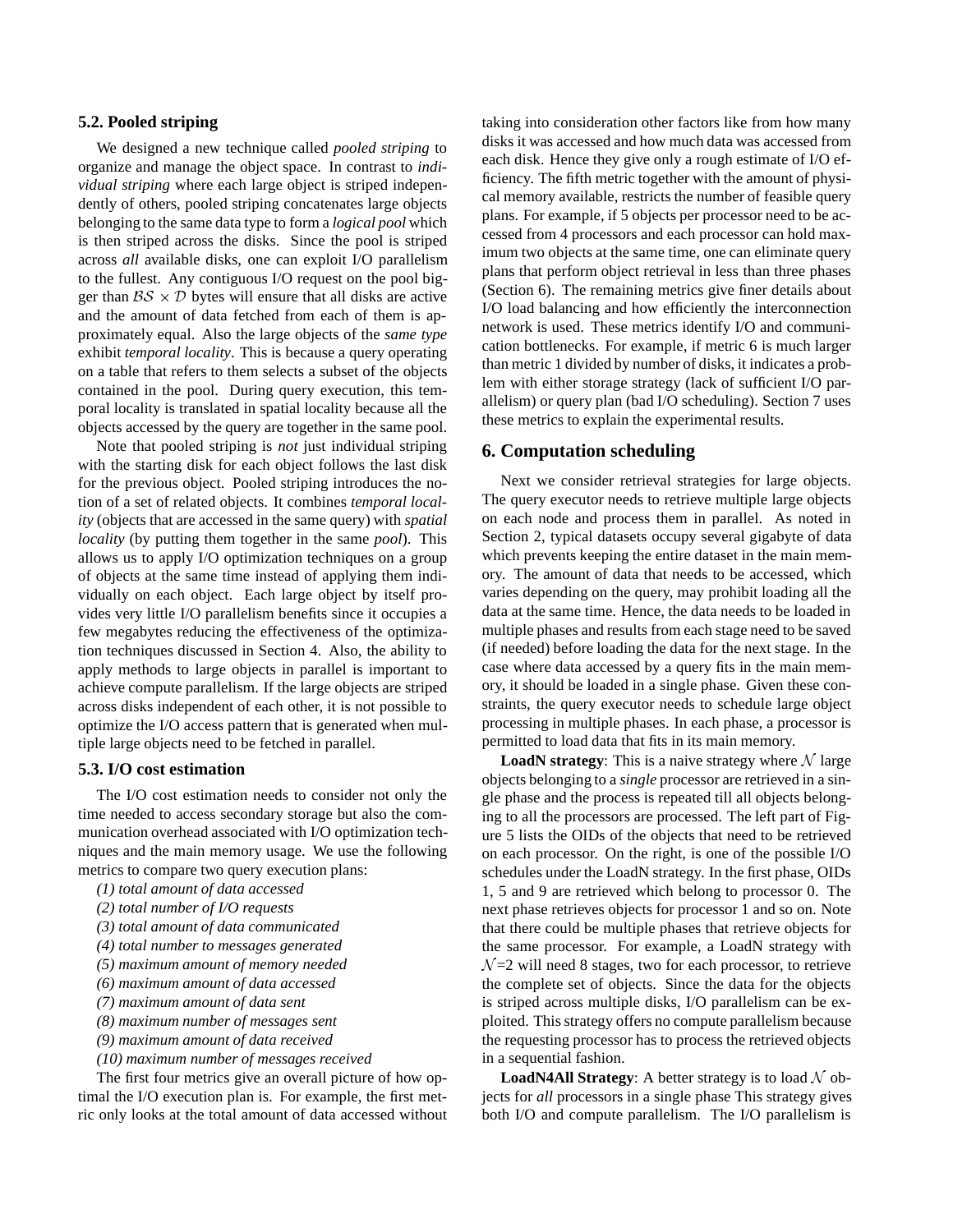

**Figure 5. LoadN Strategy (N=3)**

|              | 159     |  |  | Stage Objects Retreived<br>1 1 2 3 4<br>2 5 6 7 8<br>3 9 10 11 12 |  |  |  |  |  |
|--------------|---------|--|--|-------------------------------------------------------------------|--|--|--|--|--|
| $(1)$ 3 6 10 |         |  |  |                                                                   |  |  |  |  |  |
|              | 2 7 1 1 |  |  |                                                                   |  |  |  |  |  |
|              | 4 8 1 2 |  |  |                                                                   |  |  |  |  |  |
| Processor    |         |  |  |                                                                   |  |  |  |  |  |



obtained by retrieving multiple large objects in parallel. The compute parallelism results from processing these objects in parallel, since they belong to different processors.

The left part of Figure 6 shows the list of OIDs of the objects to be retrieved on each processor. One of the possible schedules under LoadN4All strategy is shown on the right. In each stage, <sup>N</sup> objects for each processor are fetched. In the schedule shown, four objects are fetched in each stage, one per processor. Note that the order in which the objects are fetched need not match the order in the list shown on the left. For example, stages 2 and 3 could be interchanged or object 4 could be fetched in stage 3 and object 12 could be fetched in stage 1. As we will show in the later part of the paper, such reordering may be necessary to improve I/O performance.

The LoadOne4All strategy not only offers both I/O and compute parallelism, it also fits the framework provided by collective I/O technique. The each phase, each processor generates I/O requests for the objects that it needs to process in that phase. These I/O requests are then collected together to generate an I/O schedule for that phase. The success of the strategy depends on the selection of objects to be retrieved in each phase. We do a partial ordering of the objects based on their spatial proximity. This allows us to generate a compute schedule in which objects retrieved in each phase exhibit spatial locality. Details of this technique are not presented here due to space constraints ([5]).

#### **7. Implementation results**

The results were taken using a parallel object-relational database engine we developed. The details of this engine are not presented here due to space constraints. We chose the Sequoia 2000 Storage Benchmark for the results presented in this section. The benchmark provides three separate datasets, *regional*, *national*, and *world*. We use the regional dataset which is a little over 1GB in size and covers an area of  $1280kmX800km$  comprising of the states of California and Nevada at spatial resolution of  $0.5kmX0.5km$ . A subset of the queries from the benchmark, ones that manipulate raster images, is used for the results presented here. The schema for the tables used in these queries is:

```
create RASTER( location = box,
time = int4, band = int4,data = int2[][]
```
*time* is a four byte integer and denotes the half-month over which the raster data was accumulated. The data set contains data for one year, with the values  $1, 2, \ldots, 26$ . The *location* attribute specifies the bounding box for the raster data and is represented by the coordinates of its top-left and right-bottom corners represented by four 4-byte integers. *band* specifies the wavelength band at which the data was captured; the values range over  $1, 2, 3, 4, 5$ . *data* is a two dimensional array of size  $2560X1600$ . Each point is a two byte integer. There are 150 records in the data set. The RECTANGLE constant is set to a region covering an area of  $100kmX100km$ . The BAND constant is set to 1.

The experiment was carried out on a 16 processor (12 of these are available for application programs) IBM SP2. Each processor has 128MB main memory and a 2GB (512MB available for user applications) local disk. Different storage layout were evaluated by varying the number of disks used to store the large objects as well as the block size.

The experiment uses query 2 from the benchmark.

```
retrieve (clip(RASTER.data, RECTANGLE),
RASTER.time) where RASTER.band = BAND
```
This query needs to access 26 data objects. The total amount of data needed from each object is  $80KB$ . The query returns about 2.1MB of data. First the select operator is applied to the RASTER table which selects rows whose band attribute is equal to BAND. This result is stored in a temporary table, T1. Table T1 contains 26 rows. Then the project operator is applied to table T1 which projects the time and data attributes and stores the result in a temporary table T2. Table T2 contains 26 rows. Table T2 is then sorted on the time attribute to create table T3. Table T3 also contains 26 rows. The clip operator is then applied to table T3 to compute the final result. This step retrieves 26 partial large objects, one per row of table T3.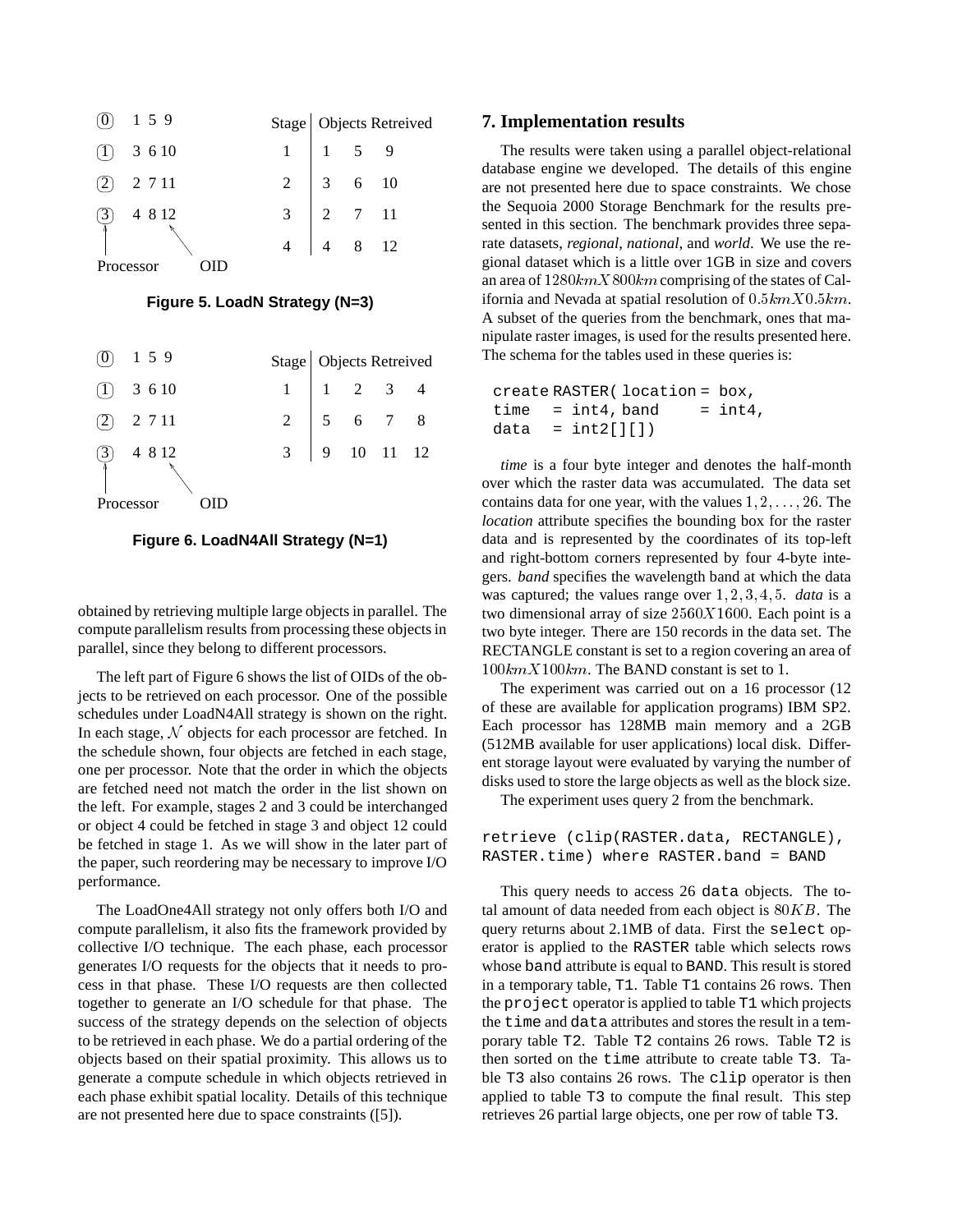Figure 7 gives summary results for the execution of the *clip* operator. Since the large objects are accessed only during the execution of the clip operator, the execution time is reported only for that operator. The experiments were carried out for blocks sizes from 8MB (where entire raster image fits inside one block) to 64KB (where each block accommodates  $\frac{1}{128}$  of the raster image). We find that 512MB (each block accommodates  $\frac{1}{16}$  of the raster image) is the most optimal block size.

The number of nodes across which the data is spread also affects the overall timing. Larger the number of I/O nodes, greater is the potential I/O bandwidth. The effect of varying the total number of nodes is mixed. One reason for this behavior is that the clip method is not compute intensive, and therefore, compute parallelism cannot be exploited effectively. The only gain that the increased number of compute processors provides is the increase in the amount of main memory available which results in more data being fetched in a single step of the I/O schedule. For a given number of disks there is an upper limit at which they can supply data. Thus, for a small number of I/O nodes, increasing the number of compute processors does not result in any improvement in performance. Increase in the number of I/O nodes ensures that the disks can supply data at sufficient bandwidth, allowing better performance for higher number of compute nodes.

Next we analyze the results in terms of components of the total execution time. For the same number of compute and I/O nodes, the I/O time decreases as we decrease the block size till the optimal block size is reached. Any further reduction in block size does not reduce the I/O time. Since I/O operations are carried out on blocks, if either block size or I/O request size is not a multiple of the other, extra data is read which is eventually discarded. For block sizes larger than the I/O request size, a reduction in block size results in less amount of useless data being read. For block sizes smaller than I/O request size, more than one block is read per request which result in more communication overhead.

Another factor that affects the I/O cost is the number of I/O nodes which are actually involved in I/O. For very high block sizes (comparable to the size of the object being read) *inter-object I/O parallelism* (multiple objects stored on different disks which are read in parallel) is dominant and a uniform distribution of objects among the disks guaranteed by pooled striping keeps all I/O nodes active. For low block sizes, *intra-object I/O parallelism* (different parts of the object being read in parallel) ensures that all I/O nodes are active. Also at very low block sizes the setup cost of the I/O operation (Section 4.2) starts dominating the total cost of the operation, which results in I/O cost remaining relatively the same for different block sizes. For the same number of compute nodes and block size, increasing the number of I/O nodes decreases the I/O time since the data being read is distributed evenly among the I/O nodes and more I/O nodes means greater I/O bandwidth. For the same number of I/O nodes and block size varying the number of compute processors has little or no effect on the I/O time. The communication time depends on the number of messages exchanged and the amount of data exchanged. If the sender is delayed due to load imbalance (compute, I/O or communication) then the receiver is delayed too). As the block size is decreased the amount of data transferred between processors also decreases. But the number of messages exchanged between processors increases due to an increase in the number of blocks and meta-information about the blocks that is exchanged between the processors. Consequently, the send operation time decreases as the block size decreases but it starts increasing again due to extra message overhead for low block sizes. Increasing the number of I/O nodes while keeping the number of compute nodes and the block size constant reduces the send operation time because the predominant users of the send operation are the I/O nodes which need to send the data to other processors. Since the same amount of data is being read in all cases, more senders means less amount of data to be communicated per sender. It also increases the amount of data that an I/O node reads which is intended for the same processor resulting in a local memory copy operation which is cheaper than a send operation. For small block sizes, an increase in the number of compute nodes means an increase in the number of messages carrying the block meta-information. For very high block sizes the amount of data exchanged between processors increases which results in a heavy load on the interconnection network.

## **8. Conclusions**

The work presented in this paper mainly focussed on extending the collective I/O and other related techniques to the ORDBMS domain. We also evaluated two new techniques: pooled striping for better storage management and OID reordering (the results for this technique are not presented here due to lack of space). Collective I/O which is a generic technique provides the framework necessary to allow multiple processors to coordinate their I/O requests. Data sieving and request merging techniques were used to optimize the number of disk accesses. The most important factor that determines available speedups is the number of distinct objects accessed. Inter-object I/O parallelism is found to be more conducive for better speedups than intraobject I/O parallelism. This proves the basic concept behind pooled striping, that storage strategies in a parallel database systems should try to optimize storage for a collection data items rather than storage for individual data items. The results also validate the effectiveness of collective I/O in terms of speedups in query execution times. We are currently performing more experiments to evaluate various other I/O optimization techniques including OID reordering.